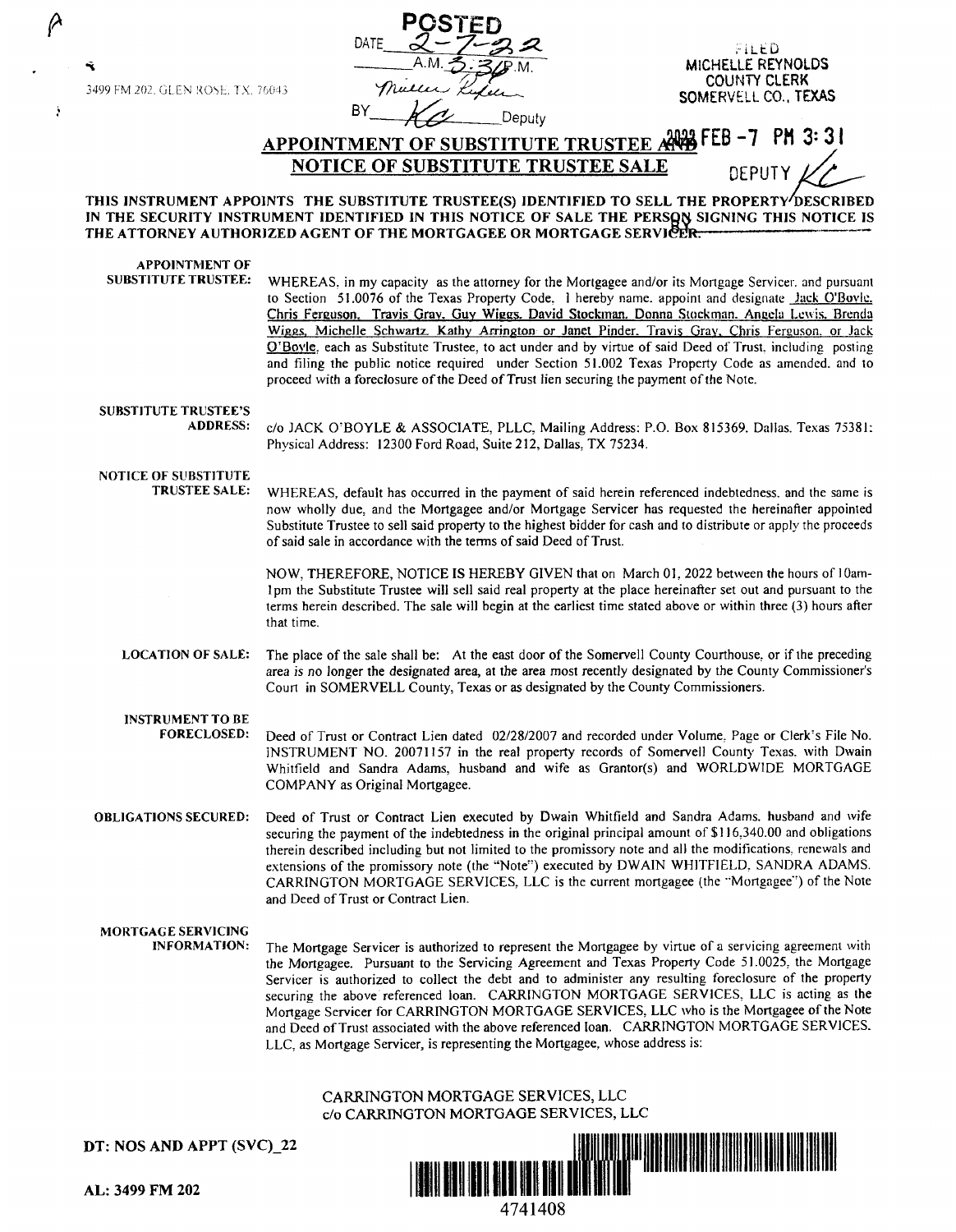#### 1600 SOUTH DOUGLASS ROAD, SUITE 200-A ANAHEIM, CA 92806

LEGAL DESCRIPTION OF<br>PROPERTY TO BE SOLD:

 $\cdot$ 

ALL OF THE FOLLOWING DESCRIBED REAL PROPERTY IN SOMERVELL COUNTY. TEXAS. TO-WIT:

BEING ALL OF THAT CERTAIN 5.00 ACRE LOT. TRACT OR PARCEL OF LAND LOCATED IN THE JOHN MARSHALL SURVEY. ABSTRACT NO 67. SOMERVELL COUNTY. TEXAS AND BEING OUT OF A CALLED 25.00 ACRE TRACT DESCRIBED IN WARRANTY DEED FROM WAYLAND G ADAMS. JR. AND WIFE. SHARON Y ADAMS TO DAVIS RUSH CARTER AND WIFE, SUZANNE ADAMS CARTER, DATED JANUARY 24, 1994. RECORDED IN VOLUME 30. PAGE 613. REAL RECORDS OF SOMERVELL COUNTY. TEXAS. SAID 5.00 ACRES TRACT OR PARCEL OF LAND BEING MORE PARTICULARLY DESCRIBED BY METES AND BOUNDS AS FOLLOWS:

COMMENCING AT A FOUND 5/8 INCH IRON ROD WITH A YELLOW PLASTIC CAP STAMPED "RPLS 314". SAID POINT BEING THE CALLED FOR SOUTHEAST CORNER OF THE ABOVE MENTIONED 25.00 ACRE TRACT IN A NORTHERLY LINE THAT JS 30 FEET FROM AND PARALLEL TO THE CENTER OF THE PAVEMENT OF FM 202:

THENCE NORTH 60 DEGREES 03 MINUTES 31 SECONDS EAST WITH THE SAID NORTHERLY LINE OF FM 202 AND THE SOUTH LINE OF SAID 25.00 ACRE TRACT FOR A DISTANCE OF 59.64 FEET TO A SET 1/2 INCH IRON ROD WITH A YELLOW PLASTIC CAP STAMPED. "YARGER 5854", FOR THE SOUTHWEST CORNER OF THE DESCRIBED 5.00 ACRE TRACT AND THE SAID POINT OF BEGINNING;

THENCE NORTH 30 DEGREES 59 MINUTES 37 SECONDS WEST, (PER CALL AND BASIS OF BEARING), PARALLEL WITH THE WEST LINE OF THE SAID 25.00 ACRE TRACT, A DISTANCE OF 542.33 FEET, TO A SET 1/2 INCH IRON ROD WITH A YELLOW PLASTIC CAP STAMPED. "YARGER 5854", FOR THE NORTHWEST CORNER OF THE DESCRIBED 5.00 ACRE TRACT.:

THENCE NORTH 59 DEGREES 53 MINUTES 56 SECONDS EAST. WITH THE NORTHERLY LINE OF THE DESCRIBED 5.00 ACRE TRACT, A DISTANCE OF 424.55 FEET. TO A SET 1/2 INCH IRON ROD WITH A YELLOW PLASTIC CAP STAMPED, "YARGER 5854", FOR THE NORTHEAST CORNER OF THE DESCRIBED 5.00 ACRE TRACT IN THE WESTERLY LINE OF A CALLED 20.00 ACRE TRACT CONVEYED TO SCOTT E CRABTREE. JR . RECORDED IN VOLUME 39, PAGE 379, REAL PROPERTY RECORDS OF SOMERVELL COUNTY, TEXAS;

THENCE SOUTH 31 DEGREES 00 MINUTES 3 I SECONDS EAST, (CALLED SOUTH 30 DEGREES 59 MINUTES 37 SECONDS EAST), WITH THE EAST LINE OF THE DESCRIBED 5.00 ACRE TRACT AND THE WEST LINE OF THE SAID CRABTREE 20.00 ACRE TRACT FOR A DISTANCE OF 442.33 FEET TO FOUND *5* INCH CEDAR FENCE CORNER POST FOR THE SOUTHEAST CORNER OF THE DESCRIBED 5.00 ACRE TRACT FROM WHICH A FOUND CONCRETE MONUMENT WITH A CAP STAMPED "RPLS 314", BEARS SOUTH 31 DEGREES 00 MINUTES 31 SECONDS EAST, (CALLED SOUTH 30 DEGREES 59 MINUTES 37 SECONDS EAST). FOR A DISTANCE OF 0.85 FEET PER CALL FOR REFERENCE;

THENCE WITH THE NORTHERLY LINE OF SAID FM 202 ALONG A LINE THAT IS 30 FEET FROM AND PARALLEL TO THE CENTER OF THE PAVEMENT OF SAID ROAD THE FOLLOWING CALLS:

SOUTH 33 DEGREES 02 MINUTES 46 SECONDS WEST. FOR A DISTANCE OF 68.69 FEET FOR CORNER,

SOUTH 37 DEGREES 29 MINUTES 12 SECONDS WEST, FOR A DISTANCE OF 70.37 FEET FOR CORNER,

SOUTH 44 DEGREES 11 MINUTES 41 SECONDS WEST, FOR A DISTANCE OF 101.59 FEET FOR CORNER,

SOUTH 52 DEGREES 26 MINUTES 50 SECONDS WEST, FOR A DISTANCE OF 117.99 FEET FOR CORNER,

THENCE CONTINUING WITH SAID NORTHERLY LINE OF SAID FM 202. SOUTH 60 DEGREES 21 MINUTES 42 SECONDS WEST, FOR A DISTANCE 81.98 FEET TO THE SAID POINT OF BEGINNING AND CONTAINING 5.00 ACRES OF LAND MORE OR LESS. (the "Property")

**REPORTED PROPERTY**  ADDRESS: 3499 FM 202, GLEN ROSE, TX 76043 **TERMS OF SALE:** The Substitute Trustee will sell the Property by public auction at the place and date specified herein.

Pursuant to Section 51.009 of the Texas Property Code, the property will be sold in "AS IS, WHERE JS" condition, without any express or implied warranties, except as to the warranties of title (if any) provided

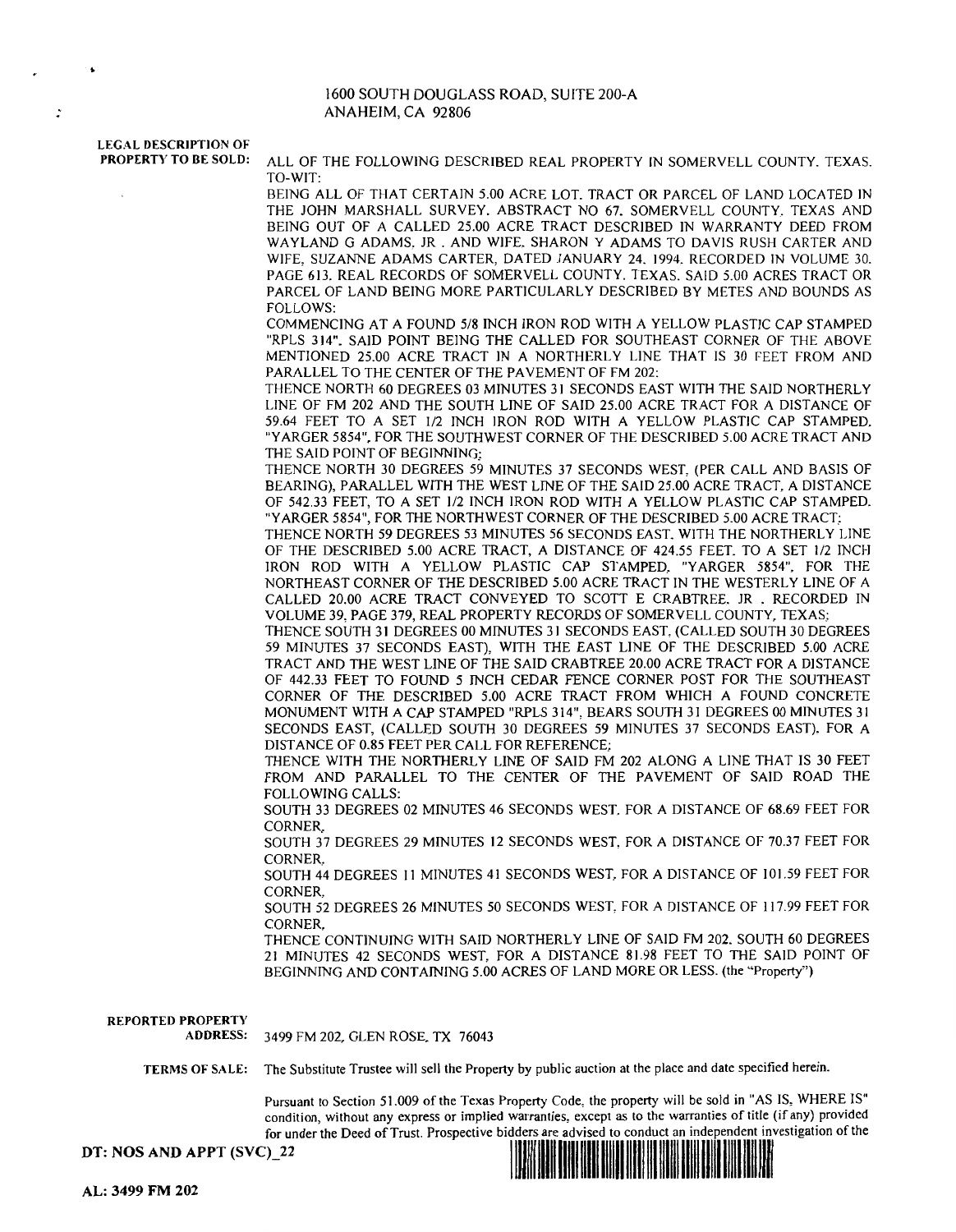nature and physical condition of the property and the priority of the lien being foreclosed.

The sale will be conducted as a public auction to the highest bidder for cash. subject to the provisions of the Deed of Trust permitting the Mortgagee and/or Mortgage Servicer thereunder to have the bid credited to the Note up to the amount of the unpaid debt secured by the Deed of Trust at the time of sale.

Those desiring to purchase the property will need to demonstrate their ability to pay their bid immediately in cash if their bid is accepted.

The sale will be made expressly subject to any title matters set forth in the Deed of Trust, but prospective bidders are reminded that by law the sale will necessarily be made subject to all prior matters of record affecting the property, if any, to the extent that they remain in force and effect and have not been subordinated to the Deed of Trust. The sale shall not cover any part of the property that has been released of public record from the lien of the Deed of Trust. Prospective bidders are strongly urged lo examine the applicable property records to determine the priority. nature and extent of such matters. if any.

In the event of a defect or other problem with the foreclosure process is discovered that may invalidate the sale, the consideration paid will be returned to the purchaser as the sole and absolute remedy. In the event of any claim or action brought by any person including the purchaser requiring or resulting in the invalidation of the sale and rescission of the Trustee's Deed or Substitute Trustee's Deed, purchaser's damages resulting therefrom are limited to the consideration paid to the Trustee or Substitute Trustee and the sole and absolute remedy shall be the return to purchaser of the consideration paid. The purchaser shall have no further recourse against the Trustee, Substitute Trustee, Mortgagee and/or Mortgage Servicer, or its attomey(s).

The Deed of Trust permits the Mortgagee and/or Mortgage Servicer to postpone. withdraw. or reschedule the sale for another day. **In** that case, the Trustee under the Deed of Trust or Substitute Trustee appointed herein need not appear at the date, time and place of a scheduled sale to announce the postponement withdrawal, or rescheduling. Notice of the date of any rescheduled foreclosure sale will be reposted and refiled in accordance with the posting and filing requirements of the Texas Property Code. The reposting or refiling may be after the date originally scheduled for this sale.

ASSERT AND PROTECT YOUR RIGHTS AS A MEMBER OF THE ARMED FORCES OF THE UNITED STATES. IF YOU ARE OR YOUR SPOUSE IS SERVING ON ACTIVE MILITARY DUTY, INCLUDING ACTIVE MILITARY DUTY AS A **MEMBER OF THE TEXAS NATIONAL GUARD OR THE NATIONAL GUARD OF ANOTHER STATE OR AS A MEMBER OF A RESERVE COMPONENT OF THE ARMED FORCES OF THE UNITED STATES. PLEASE SEND WRITTEN NOTICE OF THE ACTIVE DUTY MILITARY SERVICE TO THE SENDER OF THIS NOTICE IMMEDIATELY.** 



**DT: NOS AND APPT (SVC)\_22**